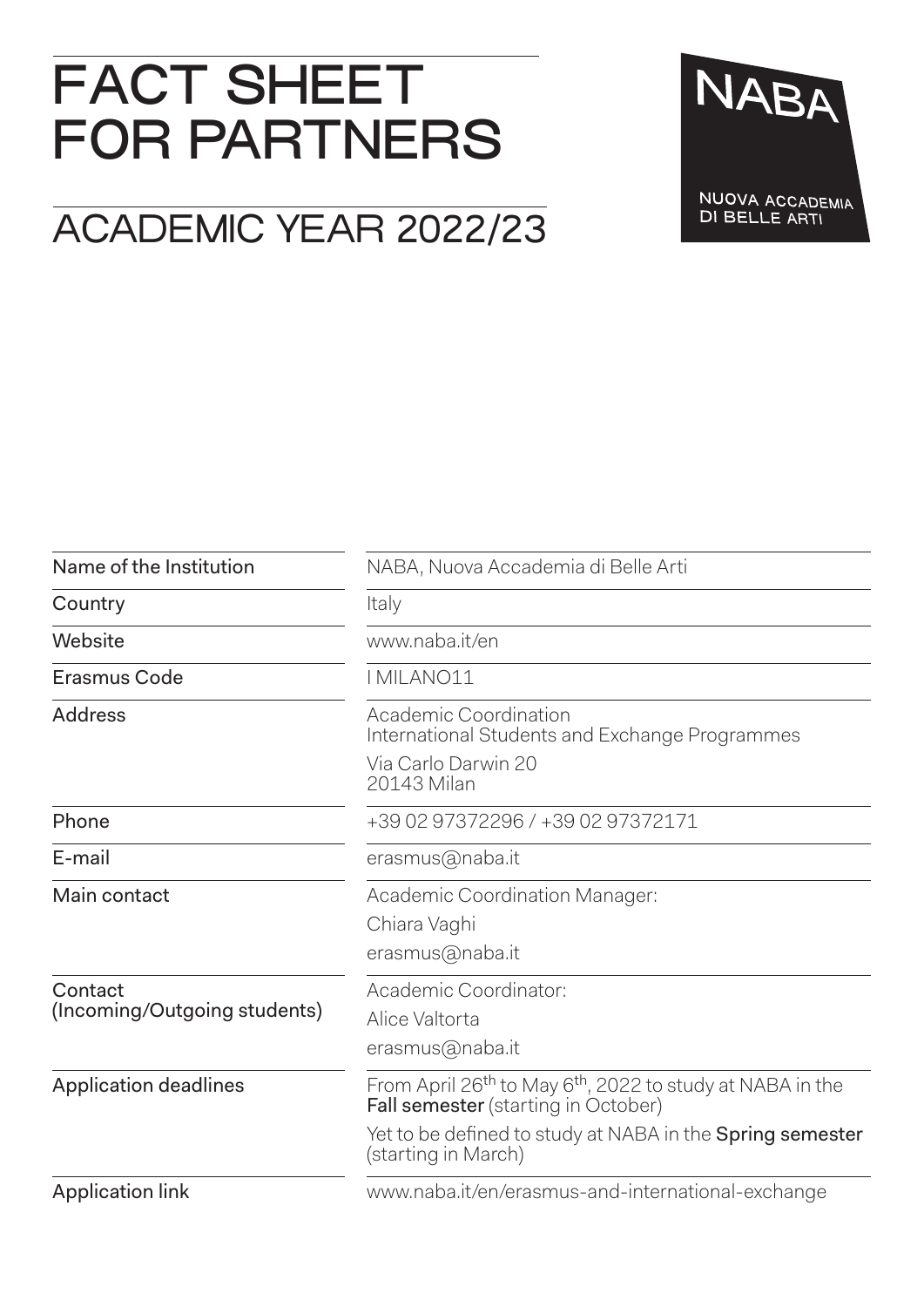Level of study and Programmes available (Milan and Rome)

#### Undergraduate Programmes Milan:

- → Design (Ita/Eng)
- → Fashion Design (Ita/Eng)
- → Graphic Design and Art Direction (Ita/Eng)
- → Media Design and Multimedia Arts (Ita/Eng)
- $\rightarrow$  Creative Technologies (Ita/Eng)
- $\rightarrow$  Painting and Visual Arts (Ita/Eng)
- → Set Design (Ita/Eng)

### Postgraduate Programmes Milan:

- → User Experience Design (Ita/Eng)
- → Visual Design and Integrated Marketing Communication (Ita/Eng)
- → Interior Design (Ita/Eng)
- → Product and Service Design (Ita/Eng)
- → Social Design (Ita/Eng)
- → Fashion Design (Ita/Eng)
- → Textile Design (Ita/Eng)
- → Creative Media Production (Ita/Eng)
- → Visual Arts and Curatorial Studies (Ita/Eng)

We do not offer:

Undergraduate 3rd year Spring semester Postgraduate 2nd year Spring semester

### Undergraduate Programmes Rome:

- $\rightarrow$  Fashion Design (Ita/Eng)
- → Graphic Design and Art Direction (Ita/Eng\*)
- → Media Design and Multimedia Arts (Ita/Eng)
- $\rightarrow$  Painting and Visual Arts (Ita/Eng)

\*2nd year available in Italian and English language; 3rd year available in Italian language only.

#### Academic calendar NABA UG / PG Programmes 22/23

| Lessons 1 <sup>st</sup> Semester | 03/10/2022 to 11/02/2023 |
|----------------------------------|--------------------------|
| Lessons 2 <sup>nd</sup> Semester | 06/03/2023 to 24/06/2023 |
| Exam session February            | 20/02/2023 to 04/03/2023 |
| Exam session July                | 03/07/2022 to 19/07/2023 |

**Language requirements** Please take into account that from the academic year 2021/22 the Italian Ministry of University and Research (MUR) has set a new regulation for non-European students willing to come to study in Italy. For this reason, we need to receive also a language certification, among the other